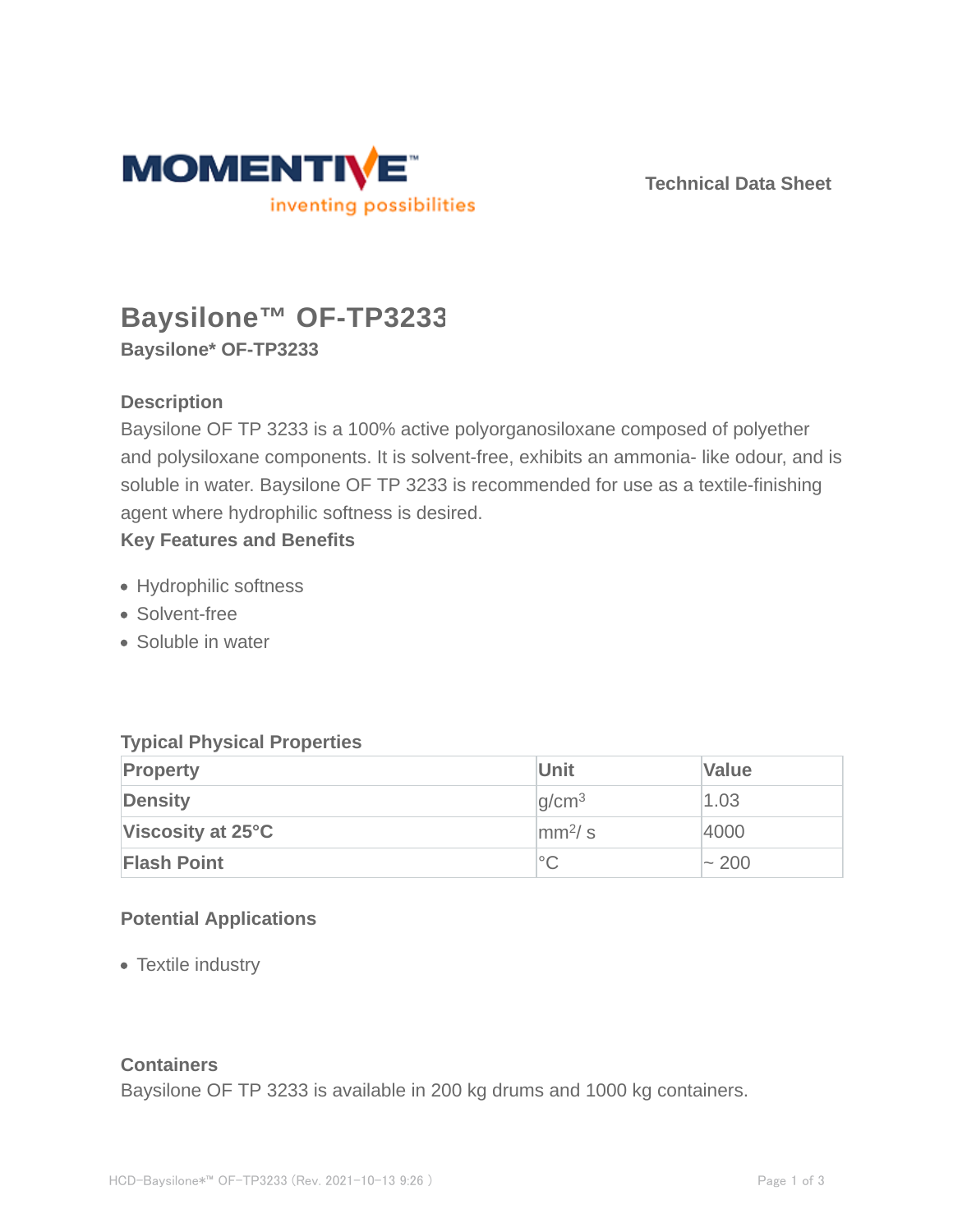#### **Patent Status**

Standard copy to come

### **Product Safety, Handling and Storage**

The warranty period is 6 months from date of shipment from Momentive Performance Materials if stored in the original unopened container protected from moisture at temperatures below 50 °C. The product is sensitive to frost.

Standard copy to come **Limitations** Standard copy to come

#### **Contact Information**

Email commercial.services@momentive.com

## **Telephone**

| <b>Americas</b>      | <b>Latin America</b> | <b>EMEAI- Europe, Middle</b><br>East, Africa & India | <b>ASIA PACIFIC</b> |
|----------------------|----------------------|------------------------------------------------------|---------------------|
| +1 800 295 2392      | <b>Brazil</b>        | <b>Europe</b>                                        | <b>China</b>        |
| Toll free*           | +55 11 4534 9650     | +390510924300                                        | 800 820 0202        |
| +704 805 6946        | Direct Number        | Direct number                                        | Toll free           |
| <b>Direct Number</b> |                      |                                                      | +86 21 3860 4892    |
|                      |                      |                                                      | Direct number       |
| *All American        | <b>Mexico</b>        | India, Middle East &                                 | Japan               |
| countries            | +52 55 2169 7670     | <b>Africa</b>                                        | +81 3 5544 3111     |
|                      | <b>Direct Number</b> | + 91 44 71212207                                     | Direct number       |
|                      |                      | Direct number*                                       |                     |
|                      |                      | *All Middle Eastern                                  | <b>Korea</b>        |
|                      |                      | countries, Africa, India,                            | +82 2 6201 4600     |

For literature and technical assistance, visit our website at: www.momentive.com